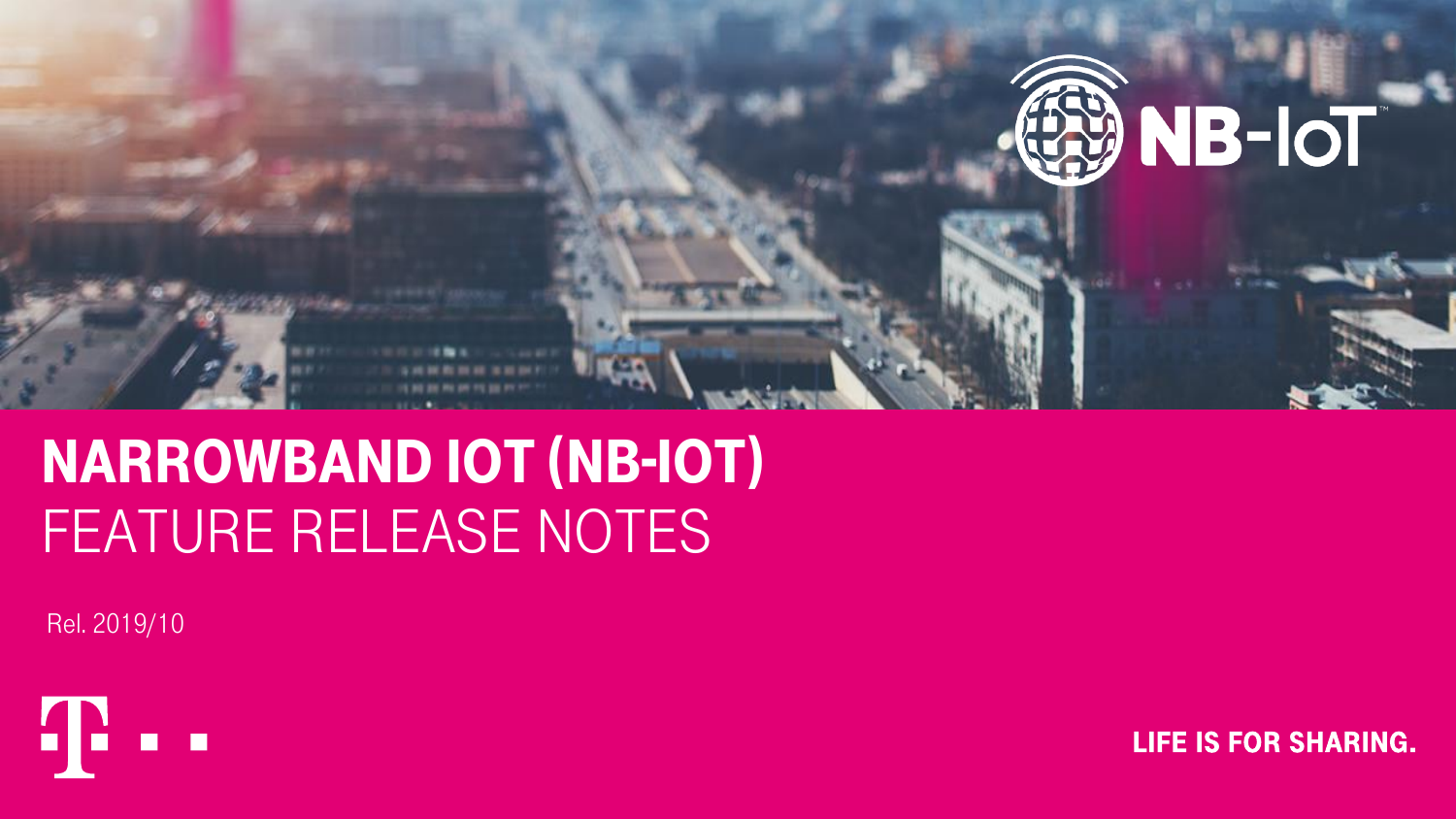# Data packet buffering (DPB)

#### NB-IoT is mostly about sleeping devices

Operating for many years on batteries is one of NB-IoT's biggest benefits. To enable this, NB-IoT introduced key power-saving features, such as PSM, TAU/LP-TAU or eDRX to optimize device's energy consumption according to its use and thus allow longevity of device battery.

NB-IoT devices remain in sleep-mode most of the time in order to save energy. In that time a device is however not reachable for any traffic. With the usage of eDRX or PSM, a downlink (DL) data packet can only be transferred to the device at the time the device is listening to the network. As the network cannot forward any packet to the sleeping device, data packets may get lost.

With Data Packet Buffering it can be ensured that messages/data are not lost or discarded because devices were not ready or able to receive messages. With this feature the network will buffer up to 10 data packets until the device wakes up and is again able to receive them. **The receive them.** There also



### What are the prerequisites to use Data Paket Buffering?

- Data Packet Buffering can currently be used only in combination with PSM, in the future also with eDRX. If these features were not activated, packets will not be buffered.
- Once PSM and/or eDRX are activated, there are no other prerequisites for users to utilize DPB.

#### What needs to be considered in case of roaming?

- might be a difference in the settings for the number of packets buffered.
- Currently Data Packet Buffering of up to 10 messages is available in our Telekom networks in Germany, the Netherlands, Austria and Czech Republic.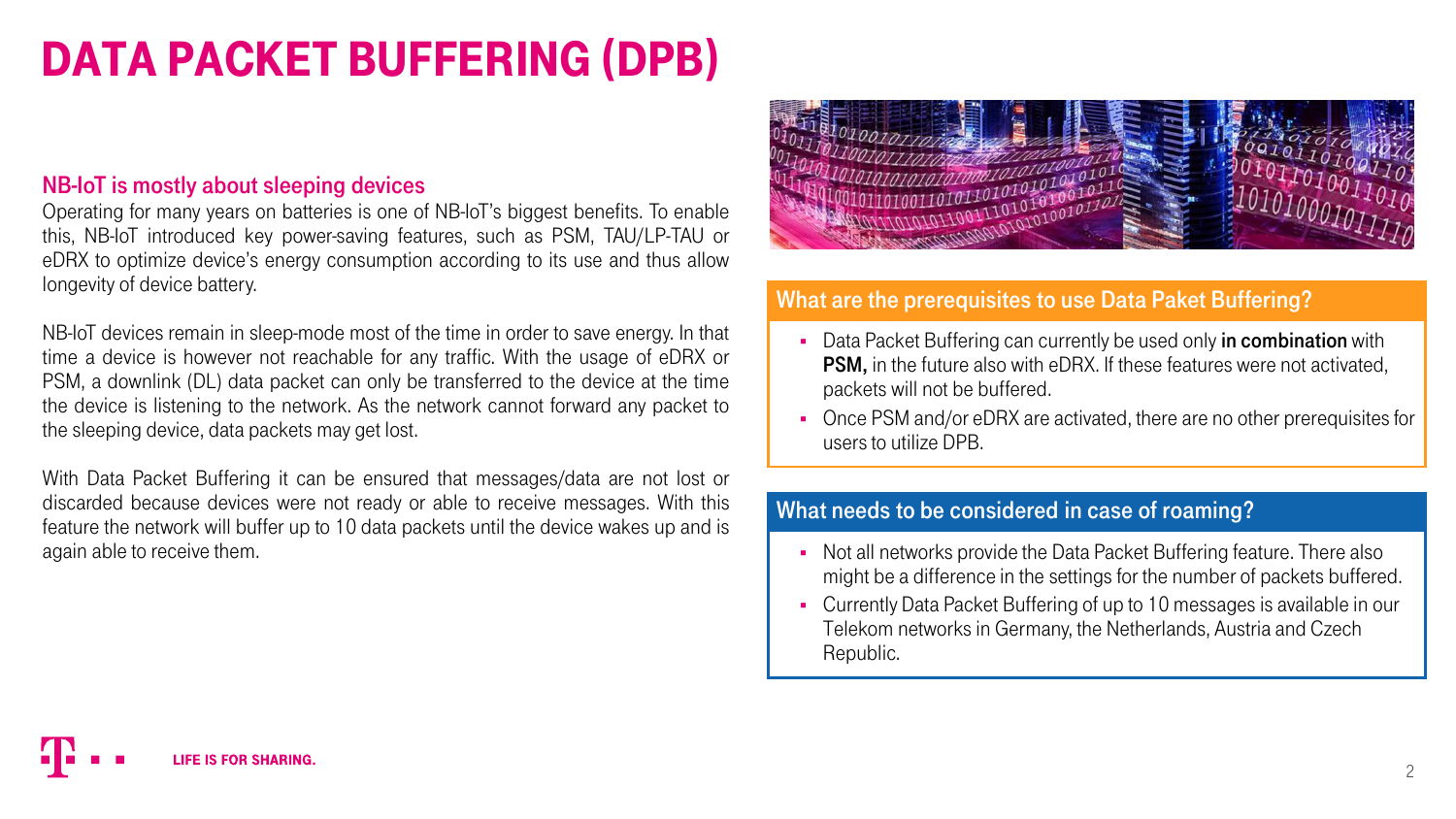# Data packet buffering (DPB)

#### Bei NB-IoT handelt es sich hauptsächlich um schlafende Geräte

Lange Batterielaufzeiten sind einer der größten Vorteile von NB-IoT. Mit NB-IoT wurden wichtige Energiesparfunktionen wie PSM, TAU/LP-TAU oder eDRX eingeführt, um den Energieverbrauch des Geräts für den jeweiligen Anwendungsfall zu optimieren und so eine lange Lebensdauer der Gerätebatterie zu ermöglichen.

Um Energie zu sparen, befinden sich NB-IoT Geräte die meiste Zeit im "Schlafmodus". In dieser Zeit sind die Geräte für keinen Datenverkehr erreichbar. Bei Verwendung von eDRX oder PSM kann ein Downlink (DL)-Datenpaket nur dann an das Gerät übertragen werden, wenn dieses gerade mit dem Netzwerk verbunden ist. "Schläft" das Gerät allerdings, kann das Datenpaket nicht weitergeleitet werden und geht damit verloren.

Mit Data Packet Buffering kann sichergestellt werden, dass Nachrichten/Daten nicht verloren gehen, auch wenn Geräte gerade nicht empfangsbereit sind. Mit der Funktion puffert das Netzwerk bis zu 10 Datenpakete, bis das Gerät aufwacht und sie wieder empfangen kann.



### Was sind die Voraussetzungen zur Nutzung von DPB?

- Data Packet Buffering kann derzeit nur in Kombination mit PSM verwendet werden, in Zukunft auch mit eDRX. Wenn diese Funktion(en) nicht aktiviert wurde(n), werden Pakete nicht gepuffert.
- Sobald die PSM und/oder eDRX aktiviert wurde(n), gibt es keine weiteren Voraussetzungen für die Anwender.

#### Was ist beim Roaming zu beachten?

- Nicht alle Netzwerke unterstützen diese Funktion. Die Anzahl der gepufferten Pakete kann sich ebenfalls von Netzwerk zu Netzwerk unterscheiden.
- In unseren Telekom-Netzen ist Data Packet Buffering von bis zu 10 Nachrichten in Deutschland, den Niederlanden, Österreich und Tschechien verfügbar.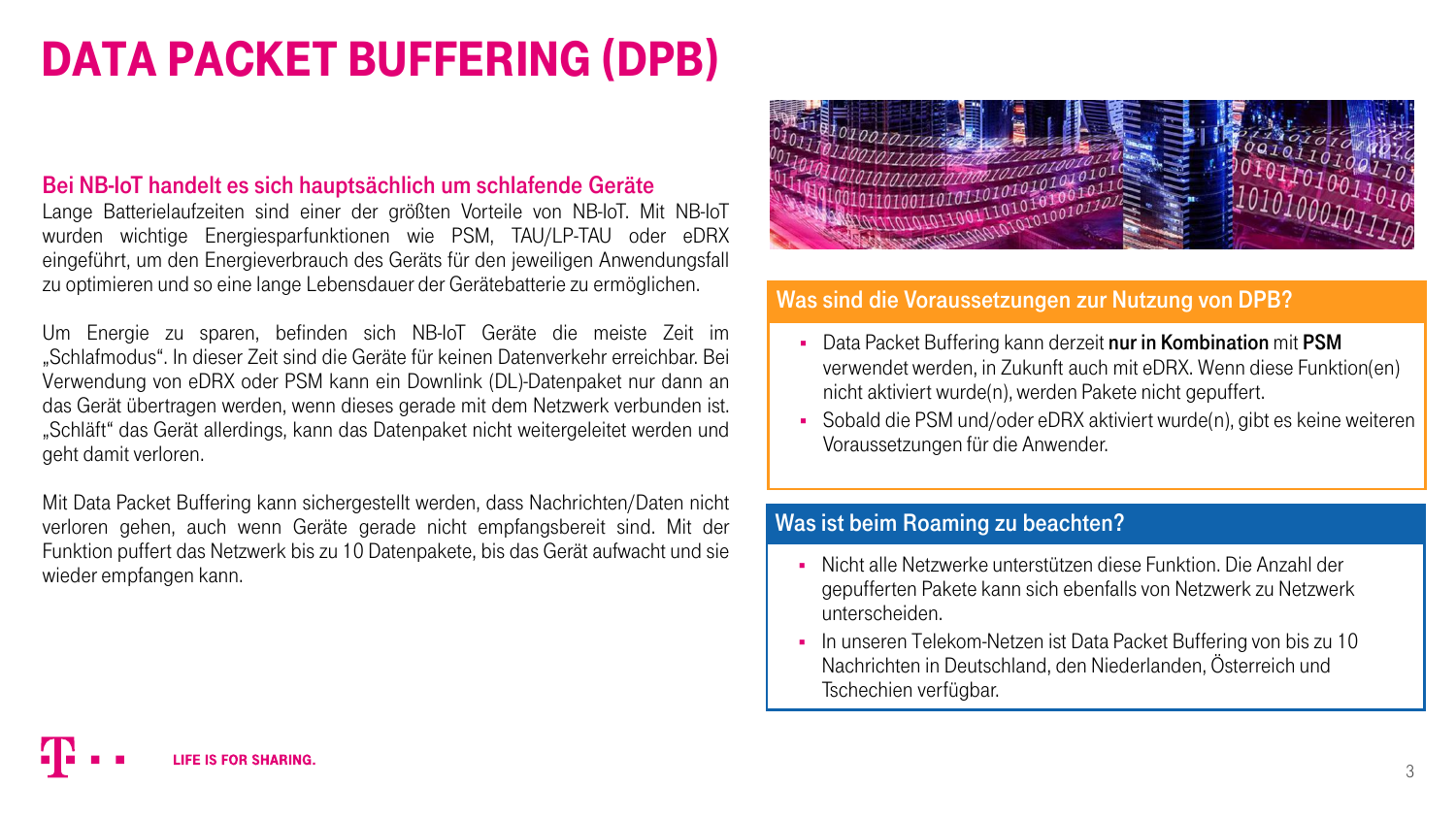# Dynamic Power saving mode

### Power Saving Mode (PSM)

PSM has been introduced by 3GPP to allow devices conserve battery power and potentially achieve longer battery lives. Although it is possible for a device's application to shut-down its radio module or chipset to save energy, the device would subsequently need to reattach to the network when the radio is turned back on. This procedure consumes energy that can become significant over time, and generates unnecessary signalling. As such, this should be avoided if it would need to occur too frequently. The alternative is to use **PSM**.

PSM is a feature which allows putting a device into an energy-saving sleep mode.

In static PSM, the activity timer is set to a specific value, however any value proposed by the device will be overwritten by the network. With dynamic PSM, the network will accept the value proposed by the device.

#### What are the prerequisites to use PSM?

Once the feature was activated on a device, there are no other prerequisites for users to utilize it. All DTAG certified chipset platforms can support dynamic PSM. More[>>](https://iot.telekom.com/iot-de/produkte/iot-hardware)

# What needs to be considered in case of roaming?

Not all network providers support static/dynamic PSM. In that case, the change of behaviour of roaming devices is to be expected. If a network supports static PSM, there also might be a difference in the settings for the Activity Timer. More>>



Use Case: Smart Metering, Smart Parking

### How does PSM work?

When a device initiates PSM with the network, it provides two preferred timers (T3324 and T3412). The time during which the IoT device is in so-called "Deep Sleep Mode" is the difference between these timers (T3412-T3324). T3324 is the timer for the PSM Activity Timer which defines how long the Idle Mode lasts before PSM mode is started. After data transmission (UL & DL) the device remains connected for a certain time, after which it enters an idle mode before it goes into deep sleep. In the idle mode the network retains the state information and the IoT device remains registered with the network during its hibernation. If a device awakes before the expiration of the time interval to sends data, a reattach procedure is not required.

#### **Configuration**

Range for PSM-Activity Timer (T3324) is between 0 s – 186min

### Activation on device through AT commands – Example

AT+CPSMS=[<mode>[,<Requested\_Periodic-RAU>[,<Requested\_GPRS-READYtimer>[< Requested Periodic-TAU>[,<Requested Active-Time>]]]]] Example: AT+CPSMS=1,,,01000001,00000101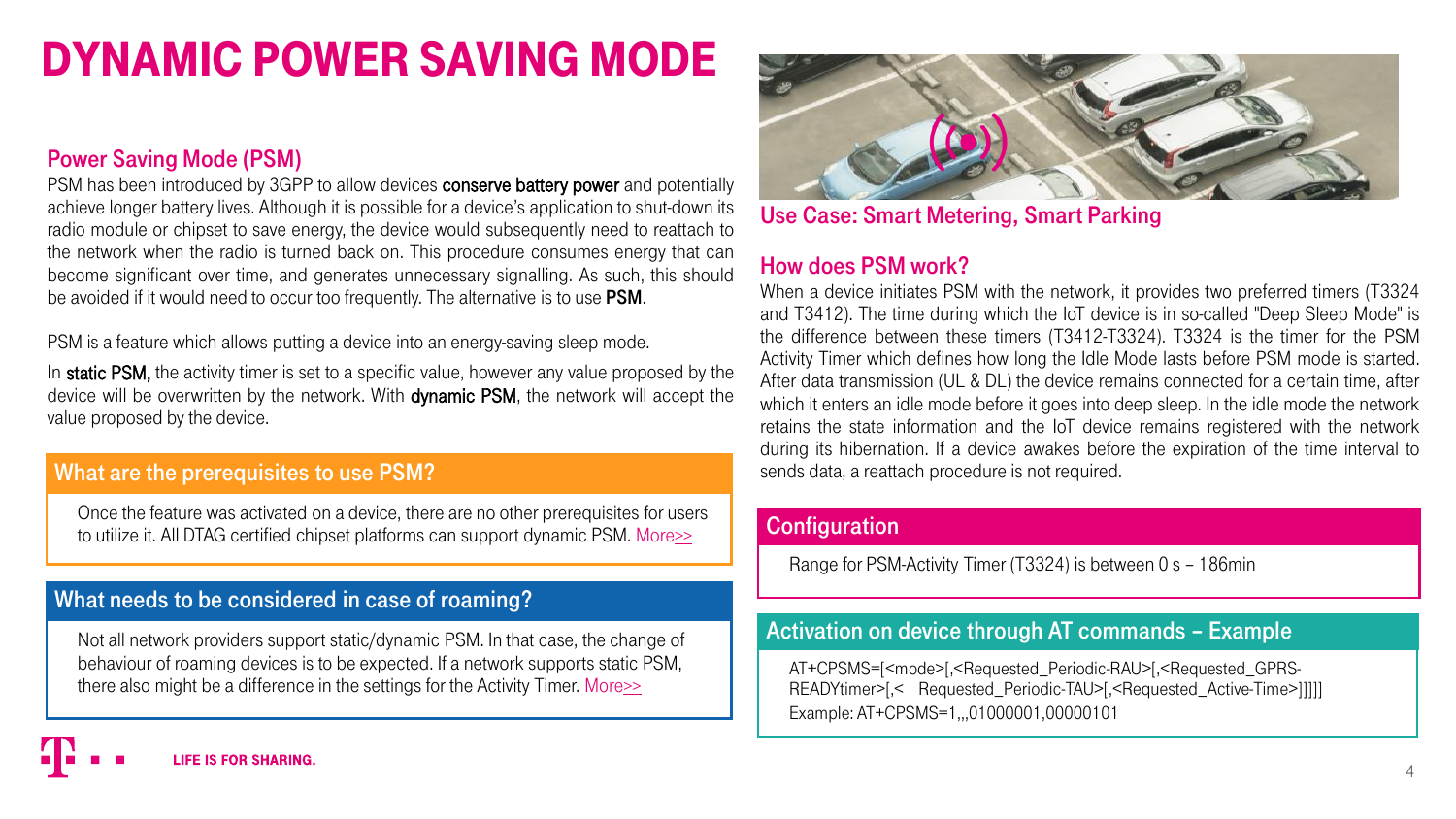# <span id="page-4-0"></span>Dynamic Power saving mode

# Power Saving Mode (PSM)

PSM wurde von 3GPP eingeführt, um den Stromverbrauch der Geräte zu minimieren und eine längere Batterielaufzeit zu erreichen. Das Funkmodul könnte zum Energiesparen auch komplett ausgeschaltet werden. Bei einer anschließenden Wiederanmeldung am Netzwerk wird allerdings zusätzliche Energie benötigt. Häufige Ab-/Anmeldungen über einen längeren Zeitraum können großen negativen Einfluss auf die Batterielaufzeit haben und sollten daher vermieden oder reduziert werden. Eine Alternative kann die Verwendung von PSM sein.

PSM ist eine Funktion, mit der Geräte in einen energiesparenden Schlafmodus versetzt werden können.

Im statischen PSM wird der Activity-Timer auf einen bestimmten Wert eingestellt, und jeder vom Gerät vorgeschlagene Wert wird vom Netzwerk überschrieben. Beim dynamischen PSM akzeptiert das Netzwerk den vom Gerät vorgeschlagenen Wert.

### Was sind die Voraussetzungen zur Nutzung von PSM?

Sobald PSM am Gerät aktiviert wurde, gibt es keine weiteren Voraussetzungen für die Anwender. Alle DTAG-zertifizierten Chipsets unterstützen dynamisches PSM. Mehr[>>](https://iot.telekom.com/iot-de/produkte/iot-hardware)

### Was ist beim Roaming zu beachten?

Nicht alle Netzbetreiber unterstützen statischen/dynamischen PSM. Wird PSM vom Roaming-Netz nicht unterstützt, ist eine Änderung des Geräteverhaltens zu erwarten. Wenn das Netzwerk nur statischen PSM unterstützt, können sich auch die Einstellungen des Aktivitäts-Timers von Land zu Land unterscheiden. Mehr>>



Use Case: Smart Metering, Smart Parking

# Wie funktioniert PSM?

Wenn das Gerät PSM mit dem Netzwerk initiiert, bietet es zwei bevorzugte Timer (T3324 und T3412). Die Zeit, während der sich ein Gerät im sog. "Deep Sleep Mode" befindet, ist der Unterschied zwischen diesen Timern (T3412-T3324). T3324 ist der PSM-Activity-Timer, der definiert, wie lange der Idle-Mode (Stand-by) dauert, bevor der PSM-Modus gestartet wird. Nach der Datenübertragung (UL & DL) bleibt das Gerät für eine bestimmte Zeit verbunden. Danach wechselt es in den Idle-Mode, bevor es in den Deep Sleep geht. Im Idle-Mode behält das Netzwerk die Statusinformationen bei und das Gerät bleibt im Netzwerk registriert. Wenn ein Gerät vor Ablauf des Zeitintervalls zum Senden von Daten aufwacht, ist kein erneutes Reattach erforderlich.

#### **Konfiguration**

Die Reichweite des PSM-Aktivitäts-Timers (T3324) liegt zwischen 0 Sek – 186 Min

### Aktivierung auf dem Gerät über AT-Kommando – Beispiel

AT+CPSMS=[<mode>[,<Requested\_Periodic-RAU>[,<Requested\_GPRS-READYtimer>[,< Requested\_Periodic-TAU>[,<Requested\_Active-Time>]]]]] Example: AT+CPSMS=1,,,01000001,00000101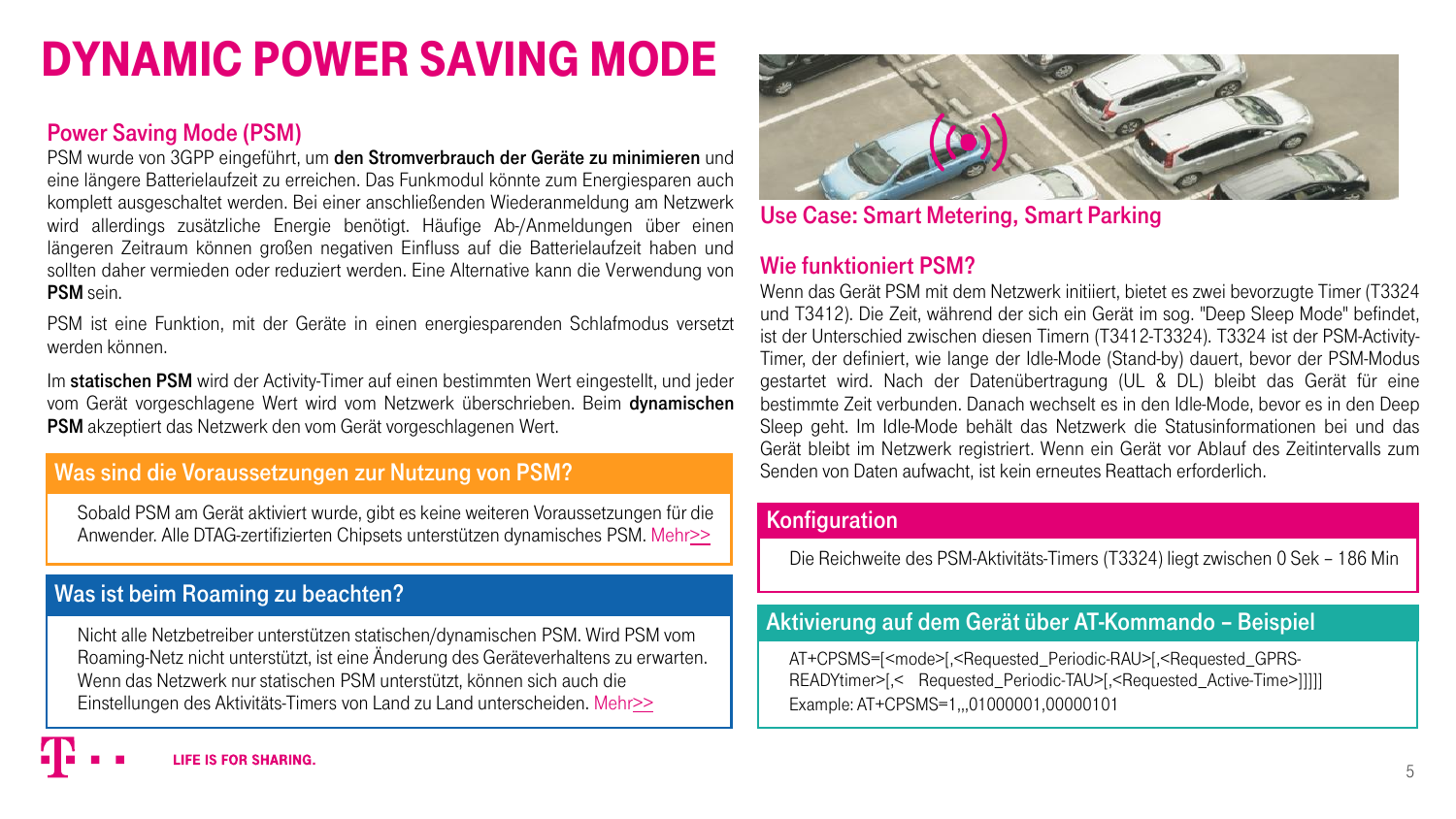# Dynamic (Long-periodic) Tracking area Update

# Tracking Area Update & Long-periodic Tracking Area Update

TAU is a mechanism, in which devices inform the network at regular intervals about their location. This becomes relevant for devices that are regularly moving large distances across the mobile network operator footprint, or roaming onto neighbouring networks.

A device wakes up from a deep sleep according with the timer settings and performs **TAU** procedure. As long as the device does send the TAU, there is no need to perform an attach to the network.

A major reason for moving IoT applications from legacy technologies, such as 2G or 3G, onto NB-IoT is the availability of a long-periodic timer. This feature allows the interval between TAU events to be extended, thus further save energy. The benefit of the Long-Periodic TAU is that chipset protocol stack can remain longer in deep sleep mode (refer to Power [Saving](#page-4-0) Mode) before it must wake up to send a TAU message. LP-TAU extends the standard sleeping interval of the device and can be combined with the eDRX mode.

#### What needs to be considered in case of roaming?

Not all network providers support the static/dynamic TAU/LP-TAU. In that case, the change of behaviour of roaming devices is to be expected. If a network supports static TAU/LP-TAU , there also might be a difference in the settings for the tracking area update timer. More>>



# Use Case: Container Tracking

#### Periodic tracking area update timer

The standard NB-IoT TAU period is 186 min (T3412). Every 186 min the device has to wake up from deep sleep and do a TAU procedure. The standard TAU can be extended to Long-Periodic (LP) TAU; however the max. value for the timer can in some networks reach approximately 413 days (set by 3GPP Release 13).

#### What is the different between static and dynamic TAU/LP-TAU?

Static TAU/LP-TAU timers are statically set to specific values, e.g.186 minutes/310 hours. Any value proposed by the device will be overwritten by the network. With the dynamic TAU/LP-TAU, the network will accept the value proposed by the device. In our Telekom network the possible range lays between 60 min – 310 h (values smaller than 60 min will be overwritten with 60 min) for Germany, the Netherlands, Austria and Czech Republic.

#### What are the prerequisites to use TAU/LP-TAU?

Once the feature was activated on a device, there are no other prerequisites for users to utilize it. All DTAG certified chipset platforms can support dynamic TAU/LP-TAU. More[>>](https://iot.telekom.com/iot-de/produkte/iot-hardware)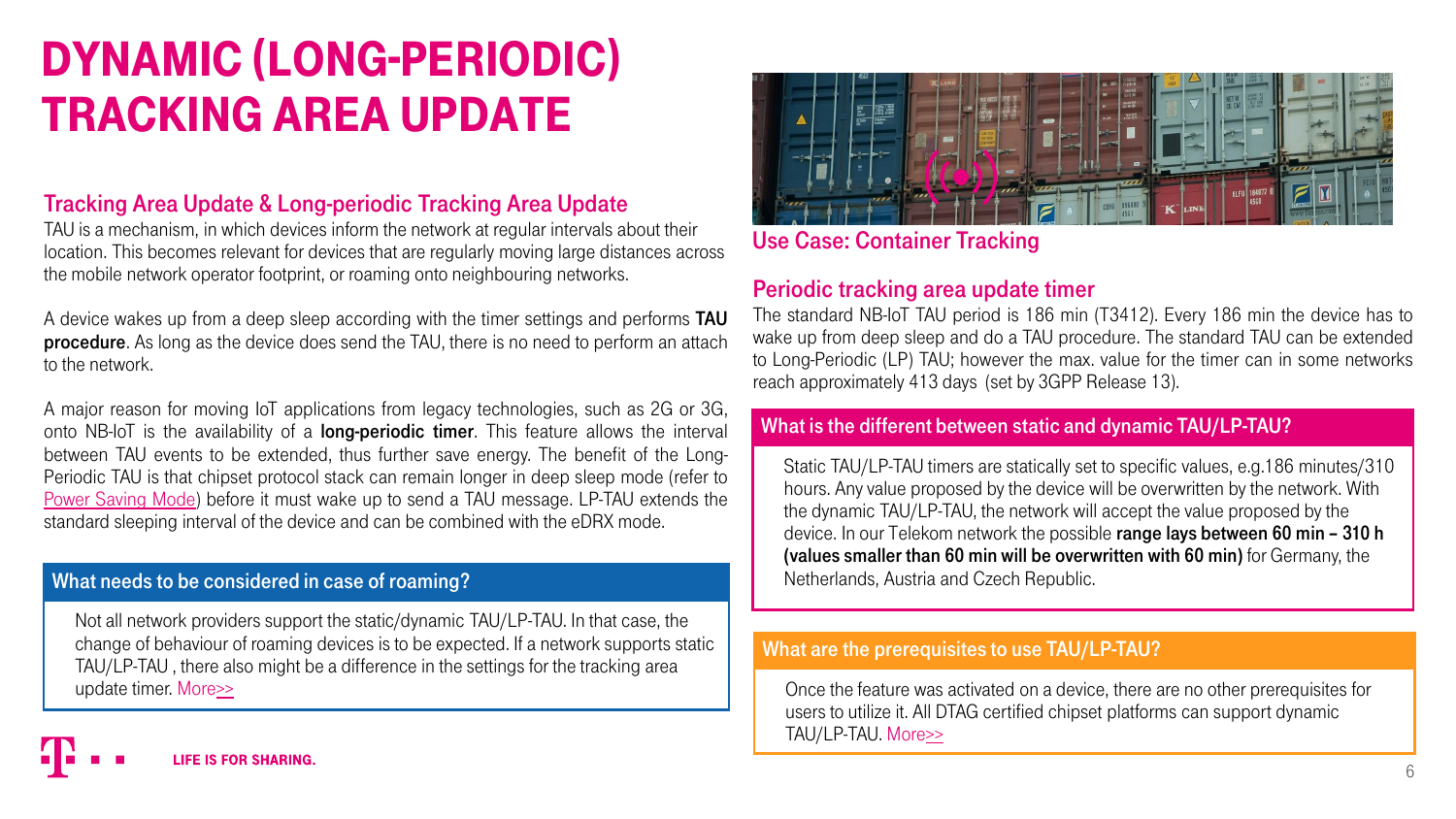# Dynamic (Long-periodic) Tracking area Update

# Tracking Area Update & Long-periodic Tracking Area Update

TAU ist ein Mechanismus, bei dem Geräte das Netzwerk in regelmäßigen Abständen über ihren Standort informieren. Es ist relevant für Geräte, die sich regelmäßig innerhalb eines Mobilfunknetzes über größere Entfernungen bewegen oder in Roaming-Netze wechseln.

Ein Gerät wacht gemäß den Timer-Einstellungen aus dem Deep Sleep auf und führt die TAU-Prozedur aus. Solange das Gerät das TAU sendet, muss keine Verbindung zum Netzwerk hergestellt werden.

Ein Vorteil von NB-IoT gegenüber anderen Mobilfunktechnologien wie z.B. 2G oder 3G ist die Verfügbarkeit des long-periodic Timers. Mit dieser Funktion kann das Intervall zwischen TAU-Ereignissen verlängert und damit Energie gespart werden. Der Vorteil des long-periodic TAU besteht darin, dass der Chipset-Protocol-Stack länger im Deep Sleep Mode verbleiben kann (siehe Power [Saving](#page-4-0) Mode), bevor er aufgeweckt werden muss, um eine TAU-Nachricht zu senden. LP-TAU verlängert das Standard-"Schlafintervall" des Geräts und kann mit dem eDRX-Modus kombiniert werden.

### Was ist beim Roaming zu beachten?

Nicht alle Netzbetreiber unterstützen statisches/dynamisches TAU/LP-TAU. Wird TAU/LP-TAU vom Roaming-Netz nicht unterstützt, ist eine Änderung des Geräteverhaltens zu erwarten. Unterstützt das Netz statisches TAU/LP-TAU, können sich auch die Einstellungen des Timers von Land zu Land unterscheiden. Mehr>>



Use Case: Container Tracking

#### Periodic Tracking-Area-Update-Timer

Der Standardzeitraum für das NB-IoT-TAU beträgt 186 Minuten (T3412). Alle 186 Minuten muss das Gerät aus dem Deep Sleep aufwachen und eine TAU-Prozedur durchführen. Der TAU-Standard kann auf Long Periodic (LP) TAU erweitert werden. Der max. Wert für den Timer kann in einzelnen Netzten bis zu 413 Tage betragen (festgelegt durch 3GPP Release 13).

#### Wie unterscheiden sich statisches und dynamisches TAU/LP-TAU?

Statische TAU/LP-TAU-Timer werden statisch auf bestimmte Werte eingestellt, z.B. 186 Minuten/310 Stunden. Jeder vom Gerät vorgeschlagene Wert wird vom Netzwerk überschrieben. Bei dynamischem TAU/LP-TAU akzeptiert das Netzwerk den vom Gerät vorgeschlagenen Wert.

In den Telekom-Netzen Deutschland, Niederlande, Österreich und Tschechien liegt der mögliche Bereich zwischen 60 Min - 310 Std. (Werte kleiner als 60 Min werden mit 60 Min automatisch überschrieben).

# Was sind die Voraussetzungen zur Nutzung von TAU/LP-TAU?

Sobald diese Funktion am Gerät aktiviert wurde, gibt es keine weiteren Voraussetzungen für die Anwender. Alle DTAG-zertifizierten Chipsets unterstützen dynamisches TAU. Meh[r>>](https://iot.telekom.com/iot-de/produkte/iot-hardware)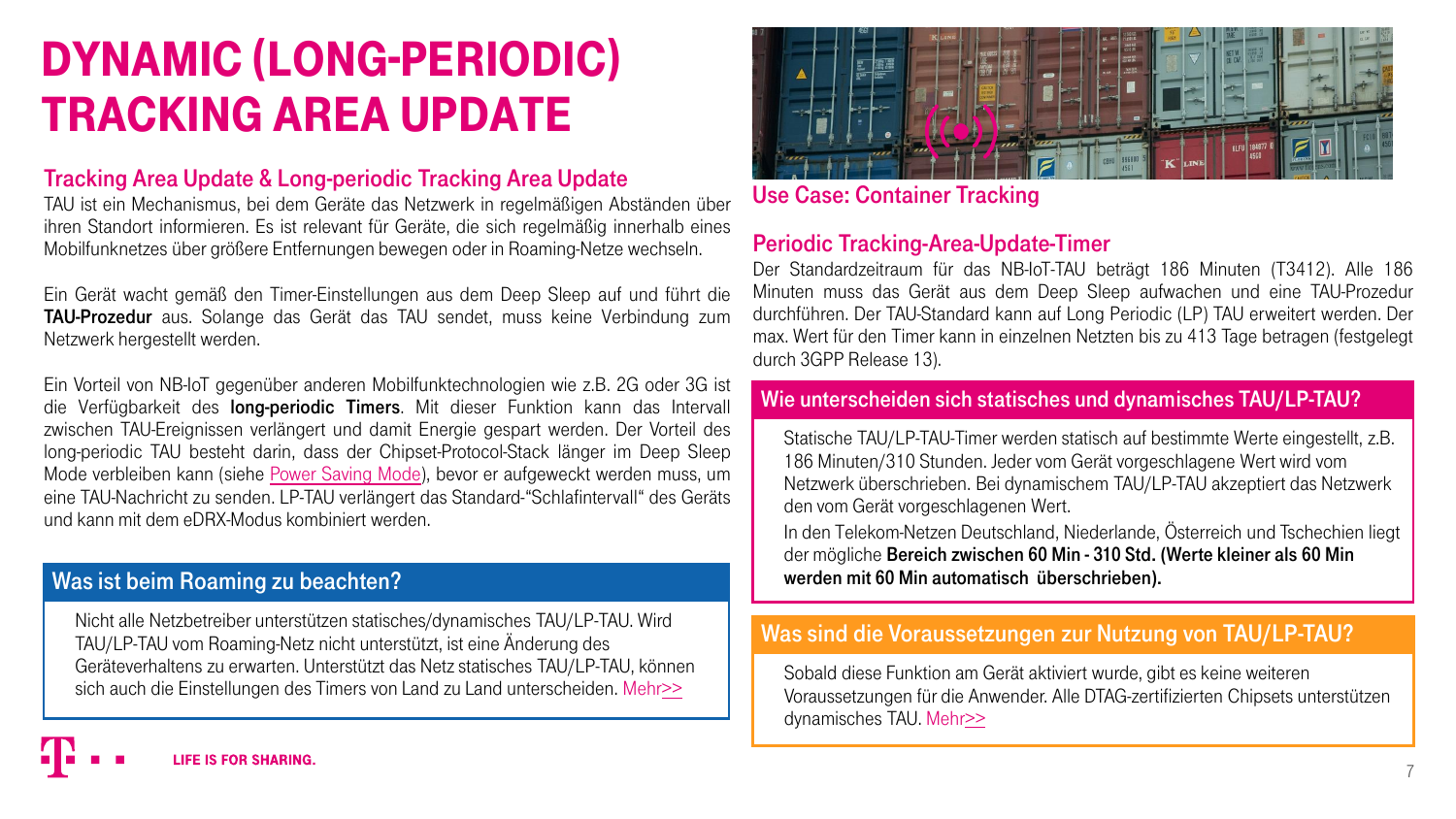# Summary of UE behaviour with Power Saving Features

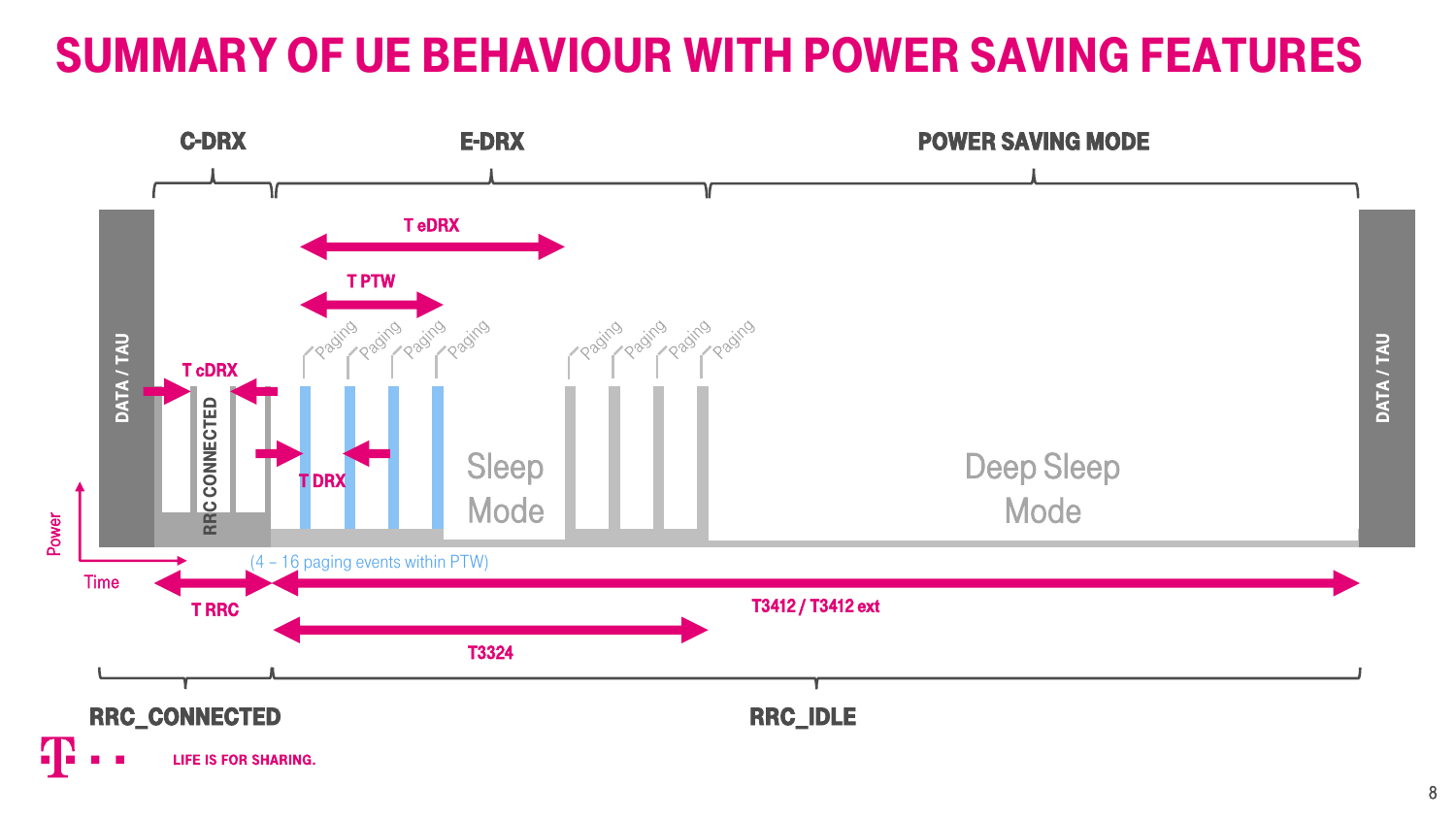# Zusammenfassung des UE-Verhaltens mit Energiesparfunktionen

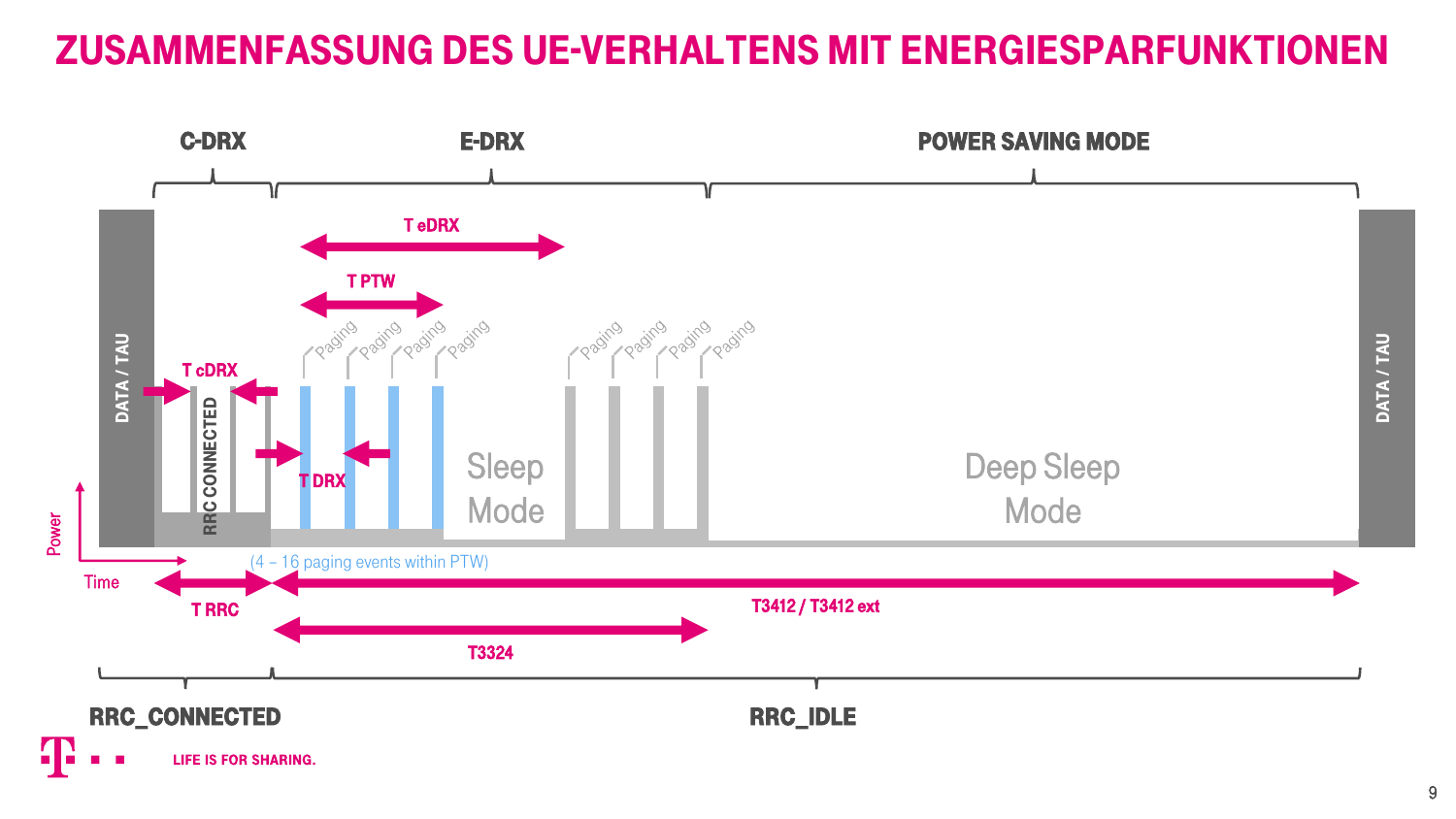# Power Saving Features in overview

The more often IoT Applications interrupt power saving features, the less efficient they become… Apply these features according to the specific use-case… more is not better!

|  |                                                       | <b>Long Periodic</b><br><b>TAU</b>                       | <b>Enhanced</b><br><b>DRX</b> | <b>Power Saving</b><br>Mode | <b>Early Release</b><br>Assistance* |
|--|-------------------------------------------------------|----------------------------------------------------------|-------------------------------|-----------------------------|-------------------------------------|
|  | <b>Uplink-Centric Application</b>                     |                                                          |                               |                             |                                     |
|  | " Very Regular Reporting (e.g. Smart Parking)         | Beneficial if<br>reporting interval<br>$>186$ min        | Х                             |                             |                                     |
|  | • Regular Reporting (e.g. Hourly Climate Report)      |                                                          |                               |                             |                                     |
|  | <b>Firegular Reporting (e.g. Smart Metering)</b>      |                                                          | Х                             |                             |                                     |
|  | <b>Downlink-Centric Application</b>                   |                                                          |                               |                             |                                     |
|  | • Very Regular Reporting (e.g. Access Control)        | <b>Beneficial if</b><br>reporting interval<br>$>186$ min |                               | X                           |                                     |
|  | • Regular Reporting (e.g. Ventilation Actuator)       |                                                          |                               | X                           |                                     |
|  | <b>Integular Reporting (e.g. Irrigation Actuator)</b> |                                                          |                               |                             |                                     |

\*Critical feature in case other operators' networks do not activate Connected Mode DRX